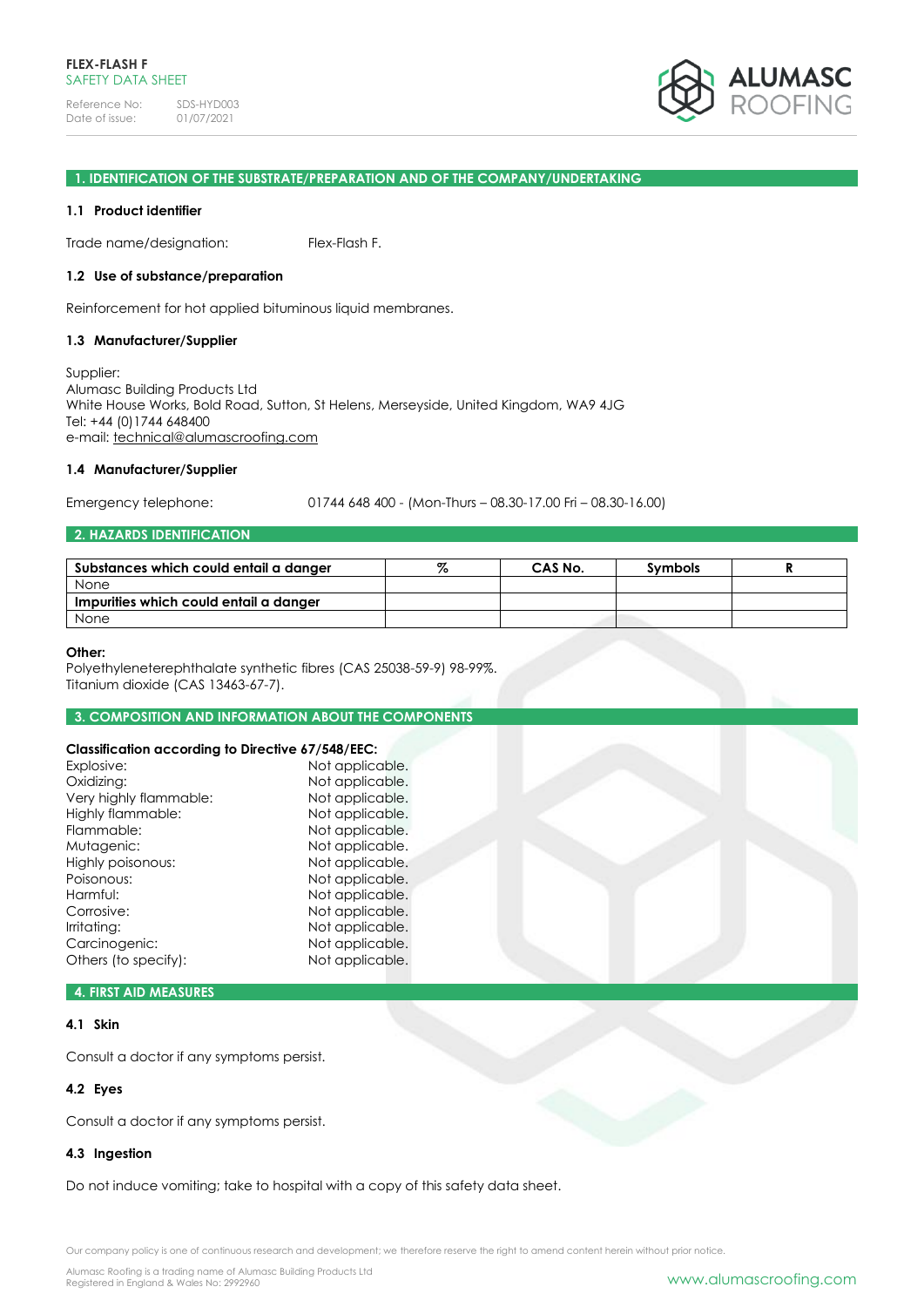### **FLEX-FLASH F** SAFETY DATA SHFFT

Reference No: SDS-HYD003<br>Date of issue: 01/07/2021 Date of issue:



## **4.4 Inhalation**

Remove to fresh air. Consult doctor if any symptoms persist.

## **5. FIRE-FIGHTING MEASURES**

## **5.1 Extinguishing agents**

Use extinguisher suitable for the cause of the fire – Foam, Dry Powder, Water.

### **5.2 Unsuitable extinguishing agents**

None.

**6. ACCIDENTIAL RELEASE MEASURES**

Not applicable.

**7. HANDLING AND STORAGE**

### **7.1 Handling**

**Special handling precautions:** None.

### **7.2 Storage**

**Special storage precautions:** None.

**Packing materials to avoid:** None

**8. EXPOSURE CONTROLS/PERSONAL PROTECTION**

### **8.1 Exposure controls**

If significant amounts of dust are generated during handling reduce exposures using good general ventilation, or local exhaust ventilation under extreme conditions.

### **8.2 Personal protective equipment**

Use an approved dust respirator if the dust levels generated using the handling of this product may exceed 10 mg/m3. Under such extreme conditions use eye protection to prevent dust entering the eye.

## **9. PHYSICAL AND CHEMICAL PROPERTIES**

### **9.1 General information**

Supplied in roll form with no odour. White in colour.

### **9.2 Important health, safety and environmental information**

| Melting point:<br>Softening point (preparation):<br>Boiling point: | $250 - 260$ °C.<br>Not applicable.<br>Not applicable. |  |
|--------------------------------------------------------------------|-------------------------------------------------------|--|
| Decomposition points                                               |                                                       |  |
| with decomposition products:                                       | Not applicable.                                       |  |
| pH:                                                                | Not applicable.                                       |  |
| Vapour pressure at 20°C:                                           | Not applicable.                                       |  |
| Relative density at 20°C:                                          | Not known.                                            |  |
| Kinematic viscosity at 40°C:                                       | Not known.                                            |  |

Our company policy is one of continuous research and development; we therefore reserve the right to amend content herein without prior notice.